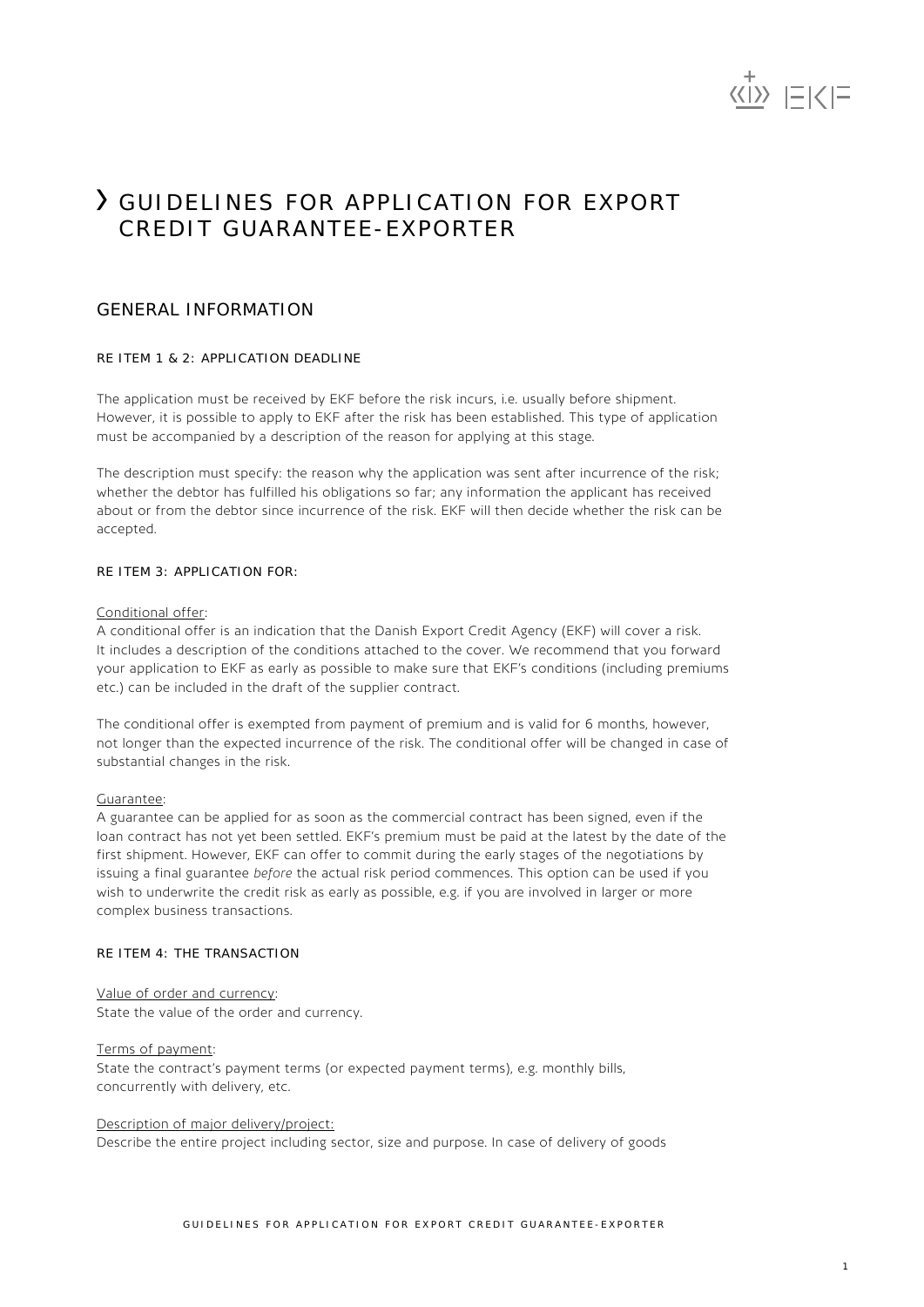only, please specify volume and amount. In case the delivery is part of a major project, all the involved parties and their functions have to be described.

## Description of major sub-supplies

In case the applicant is the main supplier, the sub-supplies and sub-suppliers must be described.

## Local costs in the contract:

All products which have been manufactured in buyer´s country and all the services delivered by a company registered in the buyer country and/or are paid to the buyer country.

# RE ITEM 5: DANISH ECONOMIC INTEREST

The following list contains the elements which form part of the evaluation of Danish economic interest.

The list is not exhaustive.

- > Goods and equipment produced in Denmark
- > Dividends, interests, licenses and royalties from the transaction
- > Reduced costs
- > Good and equipment produced by Danish owned associated companies in third countries
- > The significance of the transaction to ensuring internationally competitive terms for the company in question
- > That a long-term positive effect can be obtained for other Danish companies
- > Participation from Danish sponsors, financial institutes and similar.
- > Other positive effect on the Danish society including securing jobs/job opportunities in Denmark.

# RE ITEM 6: THE BUYER

### Experience with the buyer:

If there has been no previous trade with the buyer, it is only necessary to state the commencement date for the business connection. Turnover to date should be stated in DKK.

If the buyer has not paid on time the reason should be stated as well as details of the buyer's method of payment over the past 12 months (state amount, due date and payment date). In this context, payments received up to 30 days after the due date are regarded by EKF as on time.

Buyer´s legal status and ownership:

State the buyer´s legal status (private buyer, public buyer, or similar) and ownership.

# RE ITEM 7: THE ENVIRONMENTAL AND SOCIAL IMPACTS OF THE DELIVERY/THE PROJECT

According to international regulations EKF is committed to evaluate the potential negative environmental and social impacts of all transactions. Environmental and social impacts include pollution of air, water, ground, waste, noise pollution as well as consumption of resources (such as water, ground, energy and raw materials). The evaluation also includes negative impact on cultural and historical values and similar as well as the possible impact on the population, the society and vulnerable groups.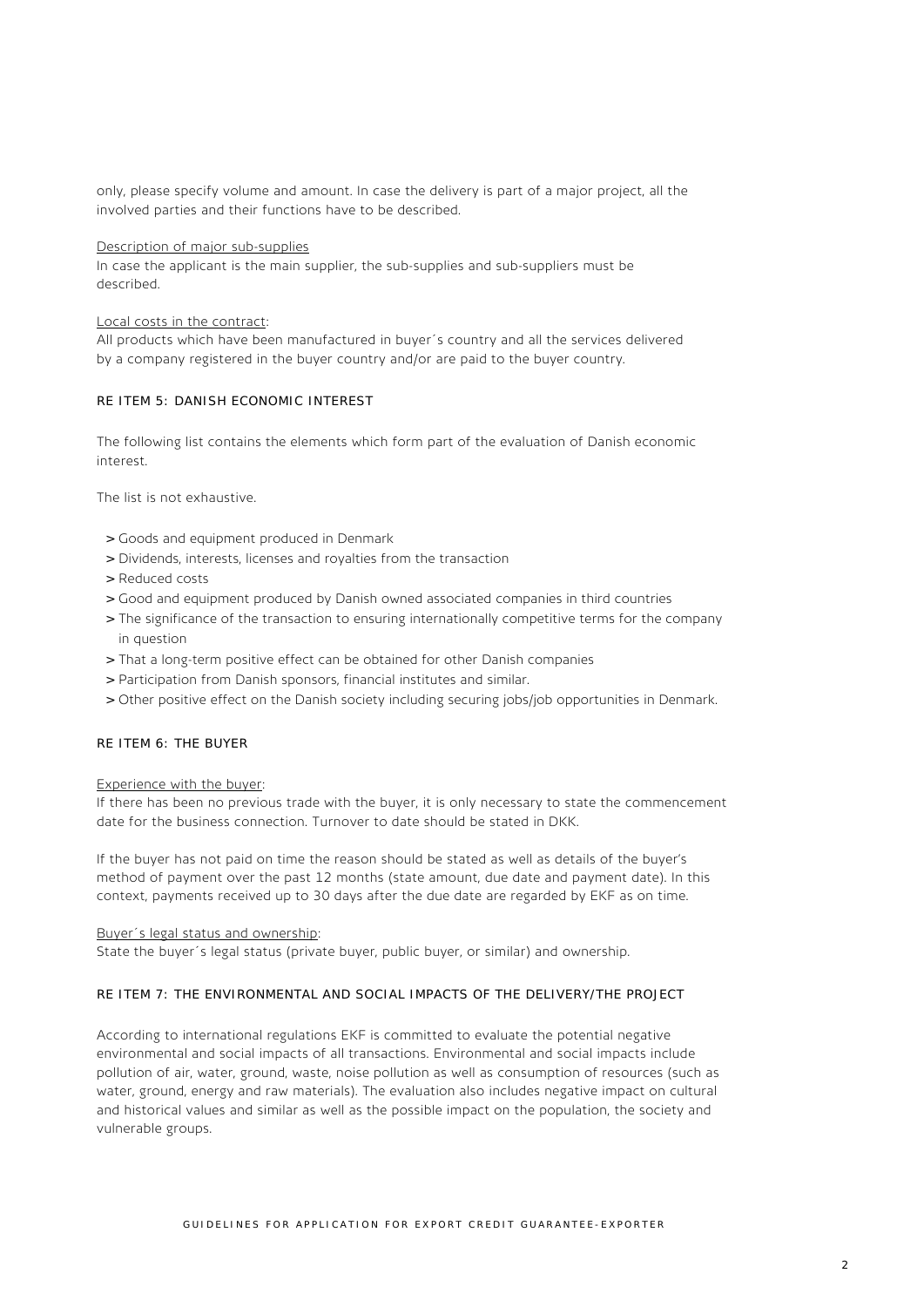In many cases the evaluation of the negative impacts can be based of the information in the application form. In larger and more complex business transactions, further information will often be required and/or further investigations will have to be conducted. In such cases, the applicant will be contacted by EKF.

#### RE ITEM 8: TIME SCHEDULE

Please state time frames in numbers of months, preferably calculated in relation to the expected contract date.

#### Processing:

Defined as the time from the date of the supplier contract to the first shipment.

#### Date of shipment(s):

Defined as the period of shipment. The number of shipments must be specified.

#### Installation/Assembly:

Defined as the period where installation/assembly is carried out.

# Commissioning:

Defined as completion of, for example, installation in such a way that the delivery/project is ready for use by the buyer. Commissioning can only be approved as the credit period's start date if the exporter is responsible for commissioning. EKF is not able to approve a date for the commencement of the credit period which is later than the date of commissioning.

# RE ITEM 9: RISK COVERAGE AFTER SHIPMENT/SUPPLIER CREDIT GUARANTEE

Credit value: Specify the amount in the relevant currency.

# Credit period:

The length of credit granted (number of years or months). The period begins at the end of the disbursement period and terminates when the final instalment is due.

# No. of instalments pr. year

Due dates (half-yearly, quarterly, other).

Interest rate State the fixed interest for the credit/loan (CIBOR, LIBOR, etc.).

#### Credit period starts from:

State the events, i.e. delivery or commissioning which initiate the commencement of the credit period.

Start date/expected start date for the credit period: State the date/expected start date of the event.

#### Guarantor, if applicable:

State the name and address of any other parties that, unconditionally and irrevocably, guarantee that the loan will be repaid (e.g. bank or buyer's parent company).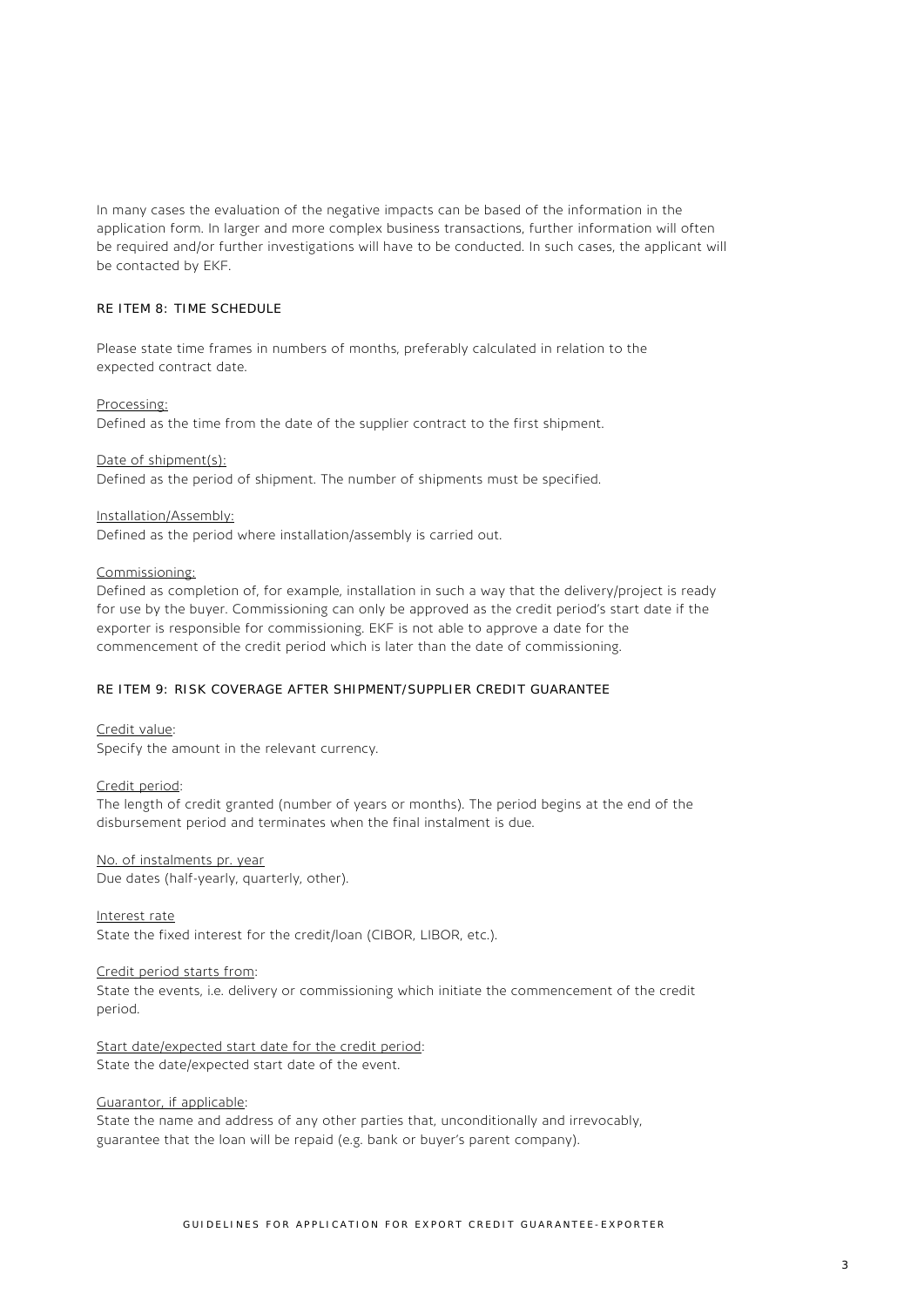#### RE ITEM 10: DECLARATION OF RISK BEFORE SHIPMENT

#### Maximum expected risk of loss before shipment:

The declaration of the maximum expected risk of loss is calculated as:

#### The invoiced sum

+ production costs for non-invoiced services (raw materials, work in progress, payroll etc.), for project guarantee as well as materials that are to be delivered to the site and extraordinary demobilisation costs

- + materials and deliveries that have been ordered from other companies and through binding orders
- + the relevant production cost share of the company's usual fixed costs
- an estimated market value
- advance payment (every amount received)

N.B.: The maximum expected risk of loss must be declared at least once a month.

### To what extent has the equipment been tailor-made for this project?

This information is to be used to assess whether the equipment could be sold in case of breach of contract.

# Settlement of disputes:

Indicate where disputes will be settled, according to which regulations and according to the law of which country.

# Responsibility for completion/certification:

Indicate whether the exporter or another party is responsible for the completion of the project/hand-over. If the exporter is not liable, state the name and nationality of the party responsible as well as the relationship to the buyer, if applicable. Information about the contractor/implementing body will be obtained either from the Danish representation in the relevant country or from a recognised credit rating agency.

### RE ITEM 11: UNFAIR CALLING OF BONDS

Mark the required bond types with a cross. EKF can also cover justified calling of bonds caused by political risks.

#### RE ITEM 12: DECLARATION OF NON-BRIBERY

Like other export credit agencies within the OECD, EKF is subject to an obligation to obtain a declaration that illegal bribery has not and will not be engaged in as a contravention of the OECD Convention on Combating Bribery and § 122 of the Danish Criminal Code.

It is a condition for EKF's guarantee that the lender as well as the exporter (supplier) duly sign, and submit to EKF, an Exporter's Declaration of Non-Bribery.

The declaration of non-bribery is an integrated part of the application form submitted to EKF and the Danish export lending scheme which is hereby signed by the applicant. Before the guarantee is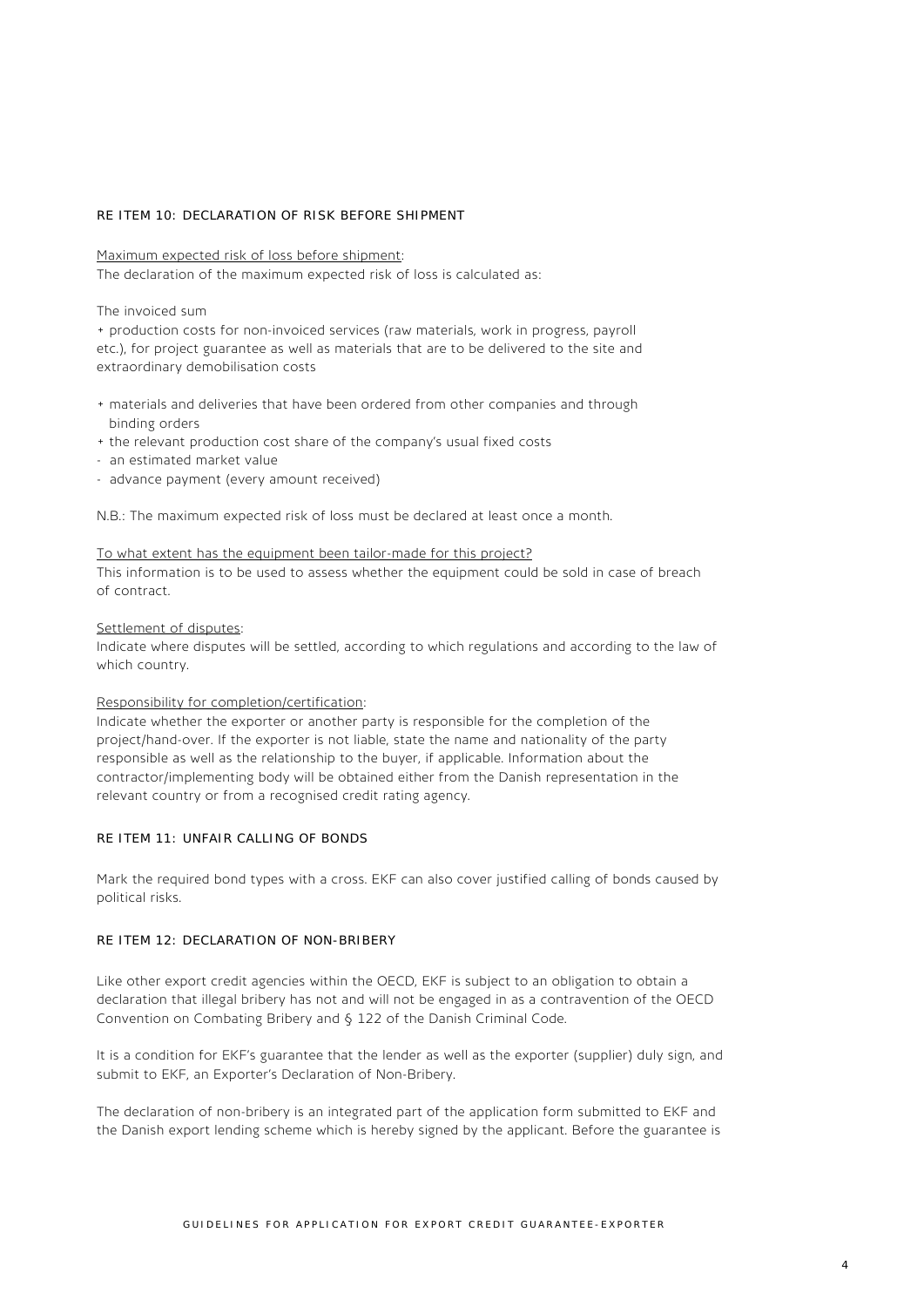issued, the exporter will have to sign a separate declaration which is to be forwarded to EKF before the guarantee is finally issued.

# AGENTS

Please state whether the exporter will make use of agents in connection with transaction. In the affirmative, state the possible commission/fees to agents and describe the assignment. By signing the application, the signer hereby declares that all payments of commission/fees to agents concern relevant supplies or services and are in reasonable proportion to the value of the supply or service.